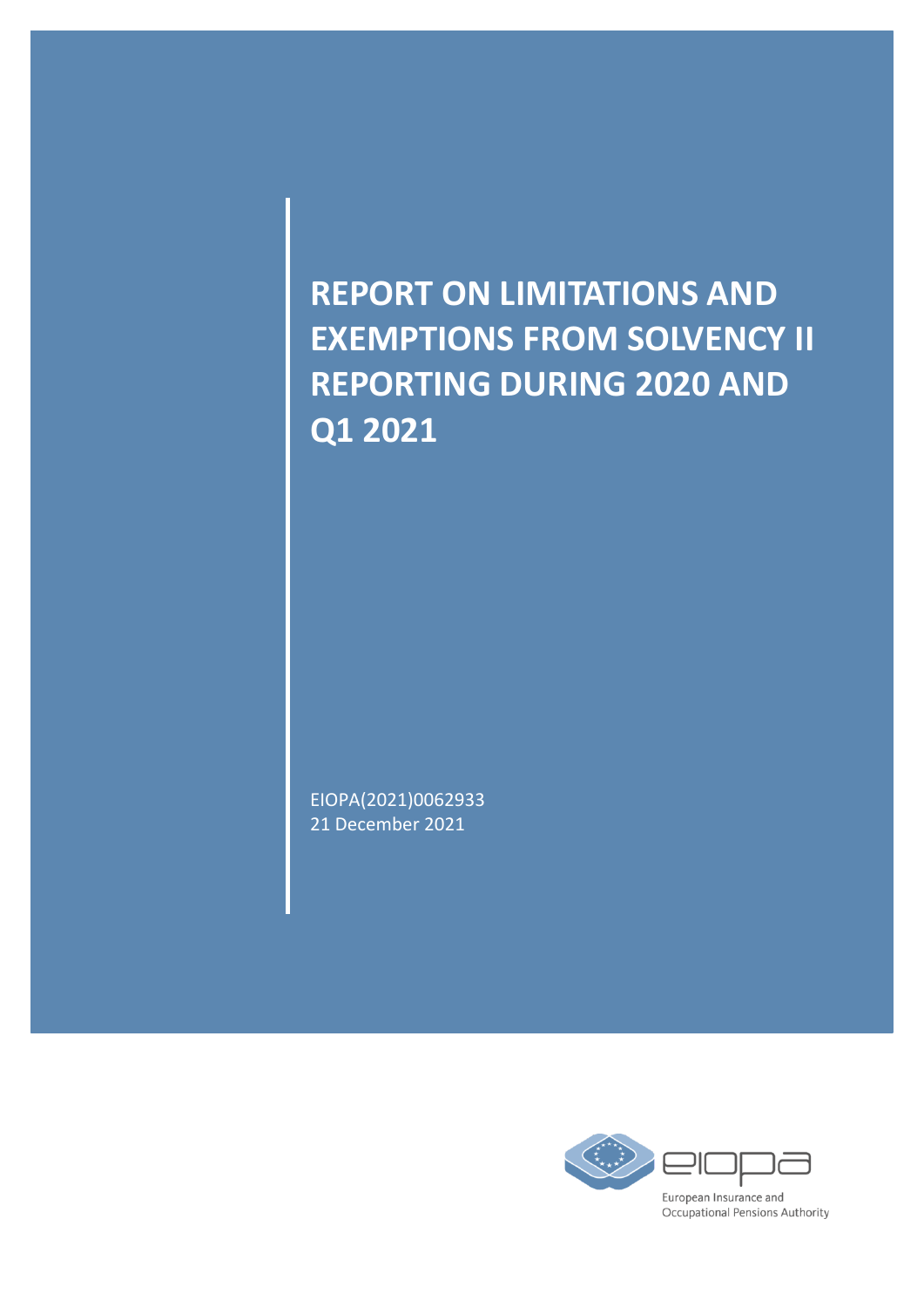# **TABLE OF CONTENTS**

|      | <b>Executive Summary</b>                                                              | $\mathbf{3}$            |
|------|---------------------------------------------------------------------------------------|-------------------------|
| I.   | <b>Background</b>                                                                     | $\overline{\mathbf{4}}$ |
| П.   | <b>Data Sources</b>                                                                   | 6                       |
| III. | Process for Granting Limitations and/or Exemptions From Reporting<br><b>Templates</b> | 7                       |
|      | Internal formal policies and processess                                               | 7                       |
|      | Automatic versus case-by-case assessment                                              | 7                       |
|      | Domestic and cross-border groups                                                      | 7                       |
| IV.  | <b>Statistics on Limitations and Exemptions at Solo Level</b>                         | 8                       |
|      | Quarterly limitations for solo undertakings                                           | 8                       |
|      | Annual limitations and exemptions for solo undertakings                               | 11                      |
| v.   | <b>Statistics on Limitations and Exemptions at Group Level</b>                        | 13                      |
|      | Quarterly limitations and exemptions for groups                                       | 13                      |
|      | Annual limitations and exemptions for groups                                          | 13                      |
| VI.  | <b>Proportionality Principle in Reporting</b>                                         | 14                      |
| VII. | <b>Process for Granting Limitations From Credit Rating Information</b>                | 15                      |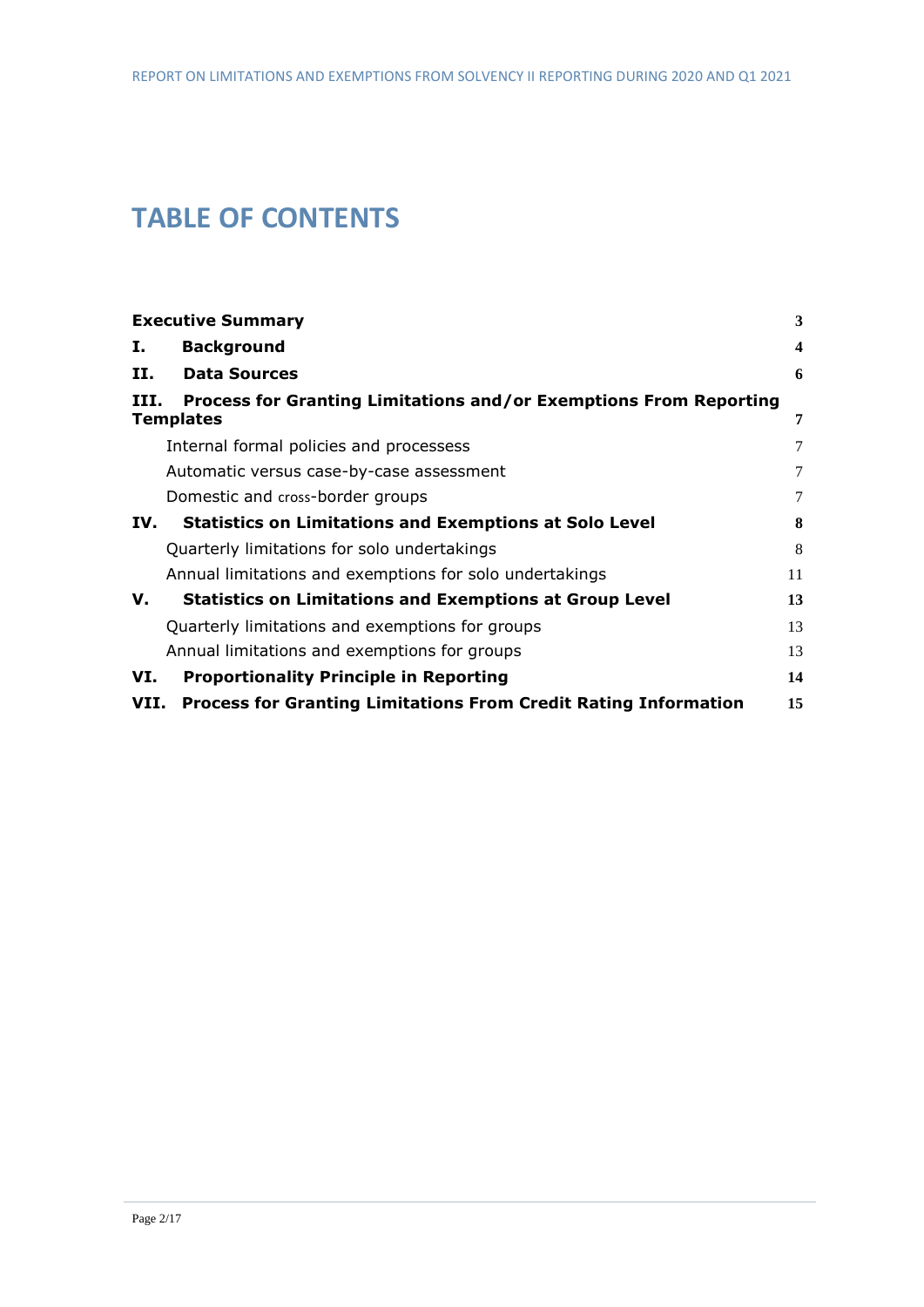### <span id="page-2-0"></span>**EXECUTIVE SUMMARY**

This annual report focuses on the limitations and exemptions from regular supervisory reporting under Solvency II, as granted by the national competent authorities (NCAs) in the European Economic Area (EEA) $1$  to the 2020 year-end and to the first quarter of 2021 reporting.

Compared to the previous report<sup>2</sup>, one NCA less, in total 11, granted limitations to 669 individual ("solo") undertakings for first quarterly reporting in 2021 (compared with 12 NCAs and 670 solo undertakings in Q1 2020).

Regarding annual reporting as of 2020 year-end, three NCAs, the same as in the previous report, granted limitations and/or exemptions from reporting item-by-item templates to 113 solo undertakings in 2020 (112 in 2019).

With regards to the reporting requirements at group level, three NCAs (three in Q1 2020) granted limitations and exemptions to 27 groups for the quarterly reporting of Q1 2021 (compared to 26 in Q1 2020) and two NCAs (one in 2019) granted limitations and exemptions from annual reporting to seven groups in 2020 (six groups in 2019).

Information in terms of average number of templates submitted by small, medium-sized or large insurance undertakings varies substantially, indicating that the proportionality embedded in the design of reporting requirements delivers a good result. Concerning quarterly reporting, nearly ten templates are reported on average from large undertakings as opposed to slightly more than five templates reported by smaller undertakings. On an annual basis, the ten largest undertakings by total assets had to fill in on average almost 37 templates, while the ten smallest undertakings had to complete 28 templates (i.e. one quarter less). However, it should be noted that this number of reported templates does not take into account the complexity of the business, such as different currencies or different countries. If considered, it would increase the gap in the number of templates to fill even further, reflecting an even lower administrative burden for small undertakings.

Similarly to 2019, the majority of NCAs reported in 2020 no major changes in granting the authorisation to use limitations and exemptions from reporting. Formal policies are not in place and NCAs confirmed to continue granting limitations and exemptions on a case by case basis.

Regarding the possibility to exempt information on credit rating in the assets templates, the survey confirmed that only a few exemptions for assets and derivatives reporting were granted.

<sup>1</sup> The European Economic Area comprises 27 European Union (EU) countries together with the 3 European Free Trade Association (EFTA) countries of Iceland, Liechtenstein and Norway. The United Kingdom (UK) is not included in this report after the UK Brexit final decision. The UK transition period according to the Withdrawal Agreement ended on 31 December 2020. Following this date, all Union primary and secondary law will no longer apply to the UK, including the Solvency II Directive.

<sup>2</sup> [Report on the use of limitations and exemptions from reporting during 2019 and Q1 2020.](https://www.eiopa.europa.eu/document-library/report/report-use-of-limitations-and-exemptions-reporting-during-2019-and-q1-2020_en) Reporting requirements as of 31 December 2020 are no longer applicable to the UK and hence have been excluded for comparison purposes for the previous quarter Q1 2020 and year-end 2019 throughout the report.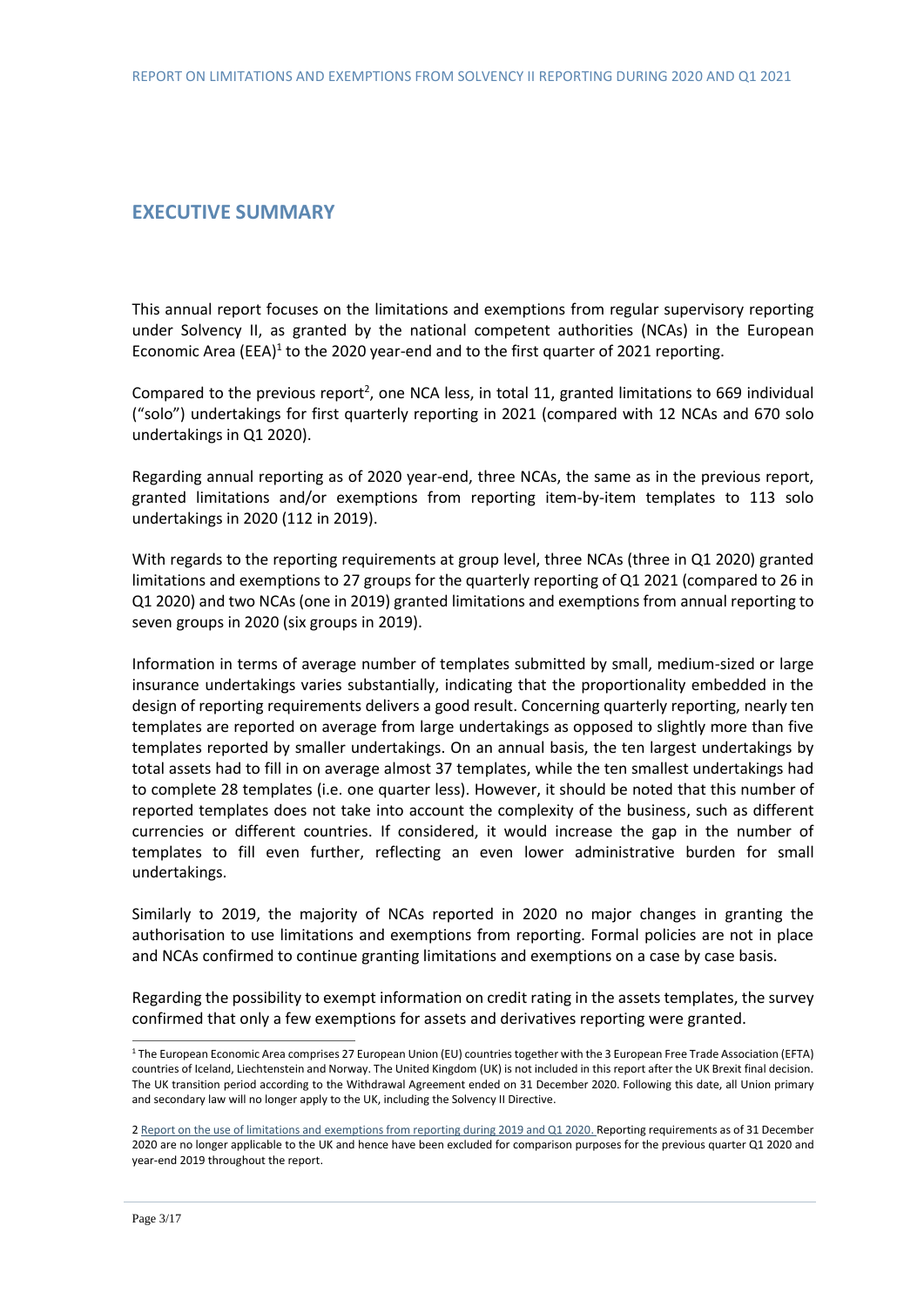## <span id="page-3-0"></span>**I. BACKGROUND**

- 1. For solo undertakings, the limitations and exemptions foreseen in Article 35 of the Solvency II Directive are:
	- **EXECUTE:** Limitation: undertakings can be authorised to submit quarterly reporting information of reduced scope, where this information is reported at least annually. Any template, except for the minimum capital requirement (MCR)<sup>3</sup>, can be subject to a limitation (Article 35(6)).
	- Exemptions: undertakings may be exempted from both quarterly and annual reporting in case of reporting templates on an item-by-item basis when some conditions are met (Article 35(7)). 4
- 2. The limitation to regular supervisory reporting shall be granted only to undertakings that do not represent more than 20% of a Member State's life, non-life insurance and reinsurance market respectively, where the non-life and reinsurance market share is based on gross written premiums and the life market share is based on gross technical provisions.
- 3. Supervisory authorities shall give priority to the smallest undertakings when determining the eligibility of the undertakings for those limitations.
- 4. Groups, under Article 254(2)<sup>5</sup>, paragraphs 2 and 3, can benefit from limitations or exemptions from reporting only in cases in which all insurance or reinsurance undertakings within the group would benefit from the limitation or exemption.
- 5. A third-country insurance undertaking should be granted a limitation or exempted from any regular supervisory reporting requirement where the submission of the reporting information would be unduly burdensome in relation to the nature, scale and complexity of the risks inherent to the business of the branch.<sup>6</sup>
- 6. According to the Regulation (EU) 2015/2450, undertakings reporting information on their list of assets (S.06.02) and their open derivatives (S.08.01) may be exempted from reporting of credit rating information when some conditions are met (see the relevant section VII of this report).
- 7. In the context of the reporting requirements foreseen in Article 35, the following proportionality measures are embedded in the reporting framework:
	- Embedded proportionality: the extension of reporting is directly connected to the nature, scale and complexity of the risks inherent to the business. As an example, the types of investments or the lines of business have a direct impact on the type and extension of reporting to be submitted to NCAs.
	- Risk and size-based thresholds: the risk profile is the main trigger for proportionality reporting, as a number of thresholds were included in different templates as included in the relevant regulation (Commission Implementing Regulation (EU) 2015/2450 laying down

<sup>3</sup> Template S.28.01 or S.28.02

<sup>4</sup> [Information to be provided for supervisory purposes | Eiopa \(europa.eu\)](https://www.eiopa.europa.eu/rulebook/solvency-ii/article-2216_en)

<sup>5</sup> [https://www.eiopa.europa.eu/rulebook/solvency-ii/article-2480\\_en](https://www.eiopa.europa.eu/rulebook/solvency-ii/article-2480_en)

<sup>6</sup> [Guidelines on the supervision of branches of third-country insurance undertakings | Eiopa \(europa.eu\)](https://www.eiopa.europa.eu/document-library/guidelines/guidelines-supervision-of-branches-of-third-country-insurance)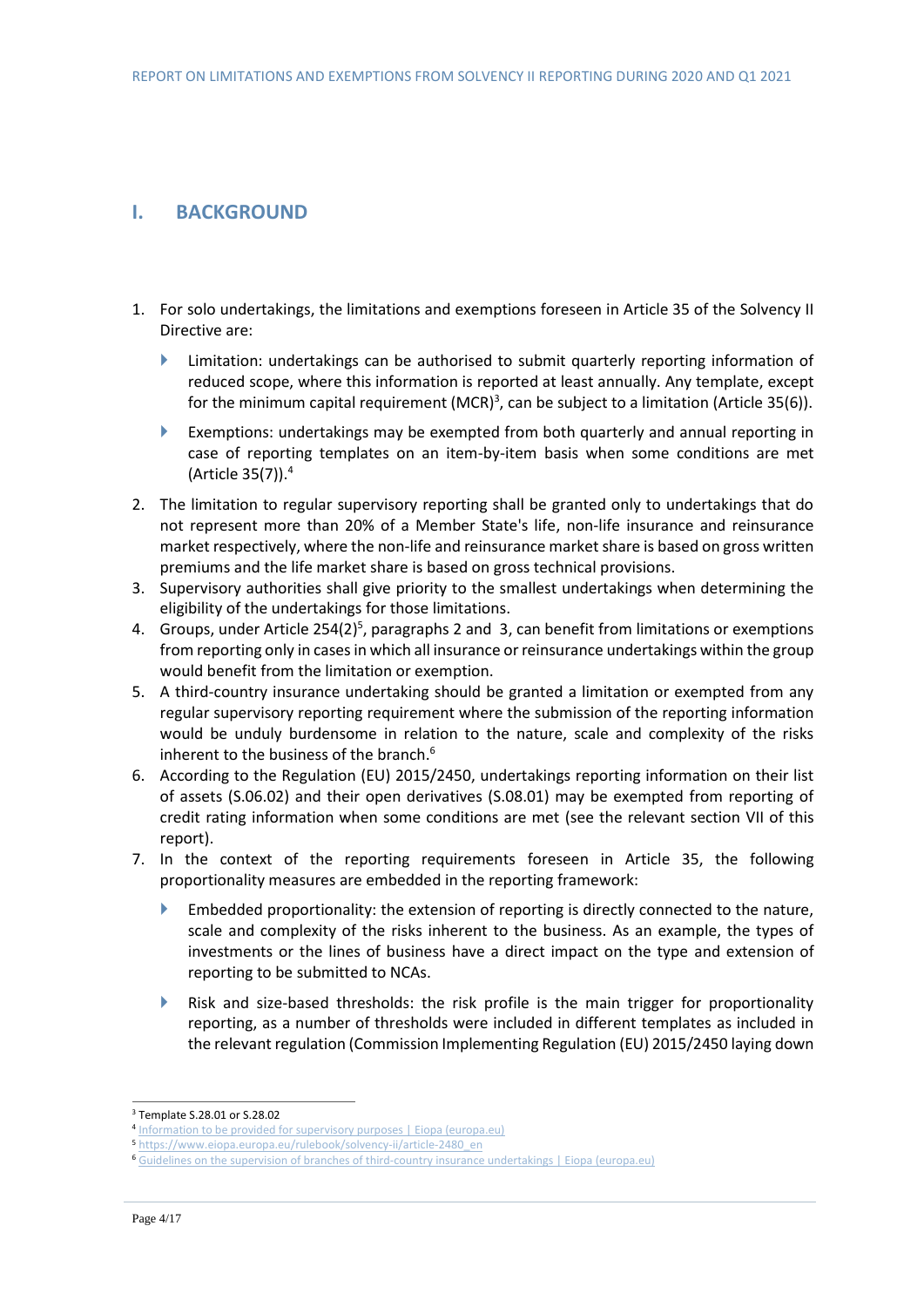Implementing Technical Standards (ITS) with regard to the templates for the submission of information).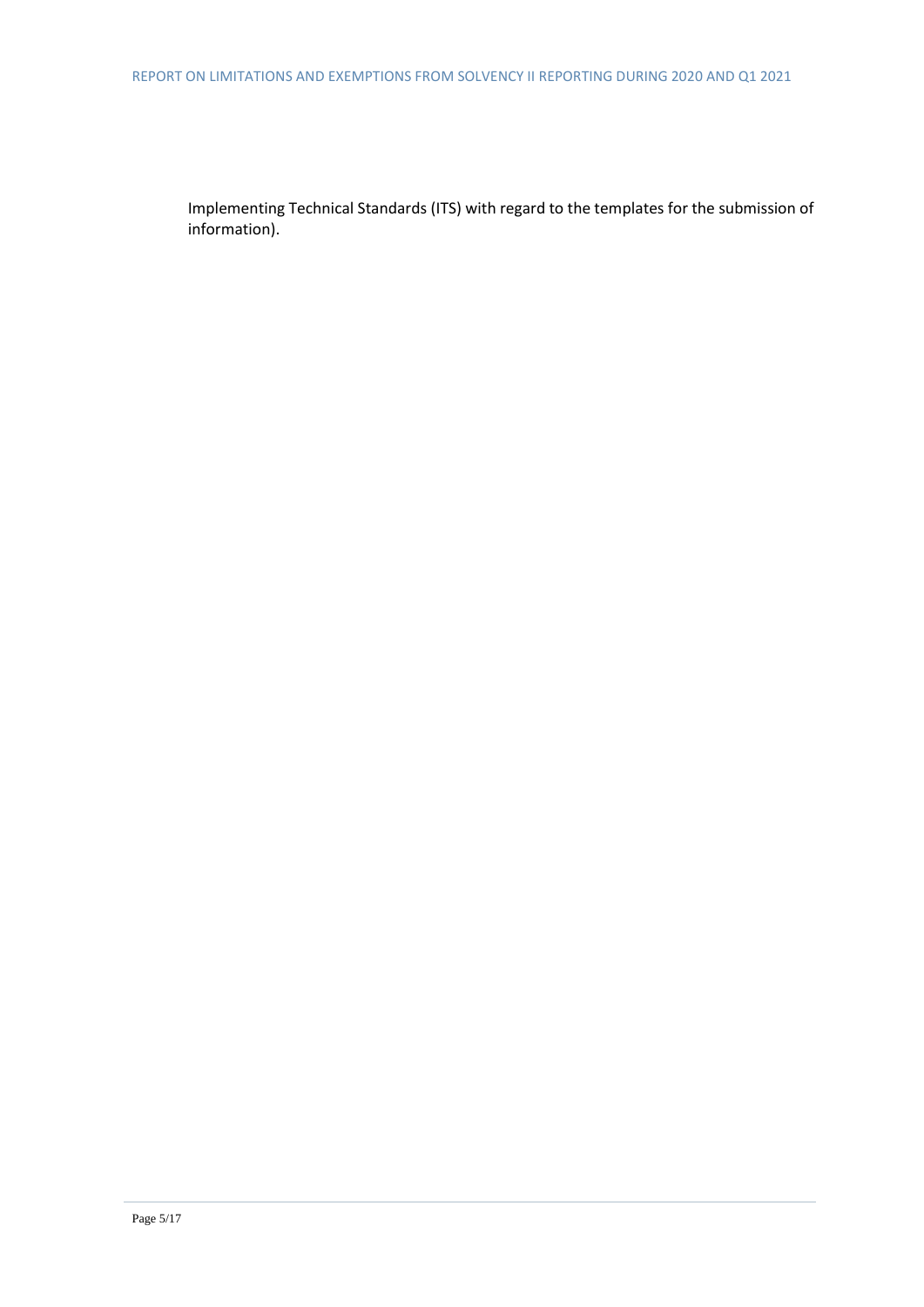# <span id="page-5-0"></span>**II. DATA SOURCES**

- 8. This report is based on the Solvency II quantitative reporting templates (QRTs) with reference date 2020 year-end and first quarter of 2021, as submitted to EIOPA by solo undertakings or insurance groups from the EEA, including the comparison with last year's report.
- 9. In addition, EIOPA launched a survey based on quantitative and qualitative information among national supervisors to gain a better understanding of information across Member States and to check the correctness of data extracted from the templates.<sup>7</sup>
- 10. The quantitative information to calculate the market share of undertakings/group using limitation/exemptions from reporting is obtained from the following reporting templates:
	- Solvency capital requirement (SCR): from the 'Own funds' template (S.23.01);
	- Gross written premiums (GWPs): from the 'Premiums, claims and expenses by line of business' template (S.05.01);
	- Technical provisions (TPs): from the 'Balance sheet' template (S.02.01);
	- Total assets: from the 'Balance sheet' template (S.02.01).
- 11. The reporting information was converted to EUR based on the European Central Bank (ECB) exchange rates on the relevant dates, when necessary.

<sup>7</sup> All NCAs submitted the survey.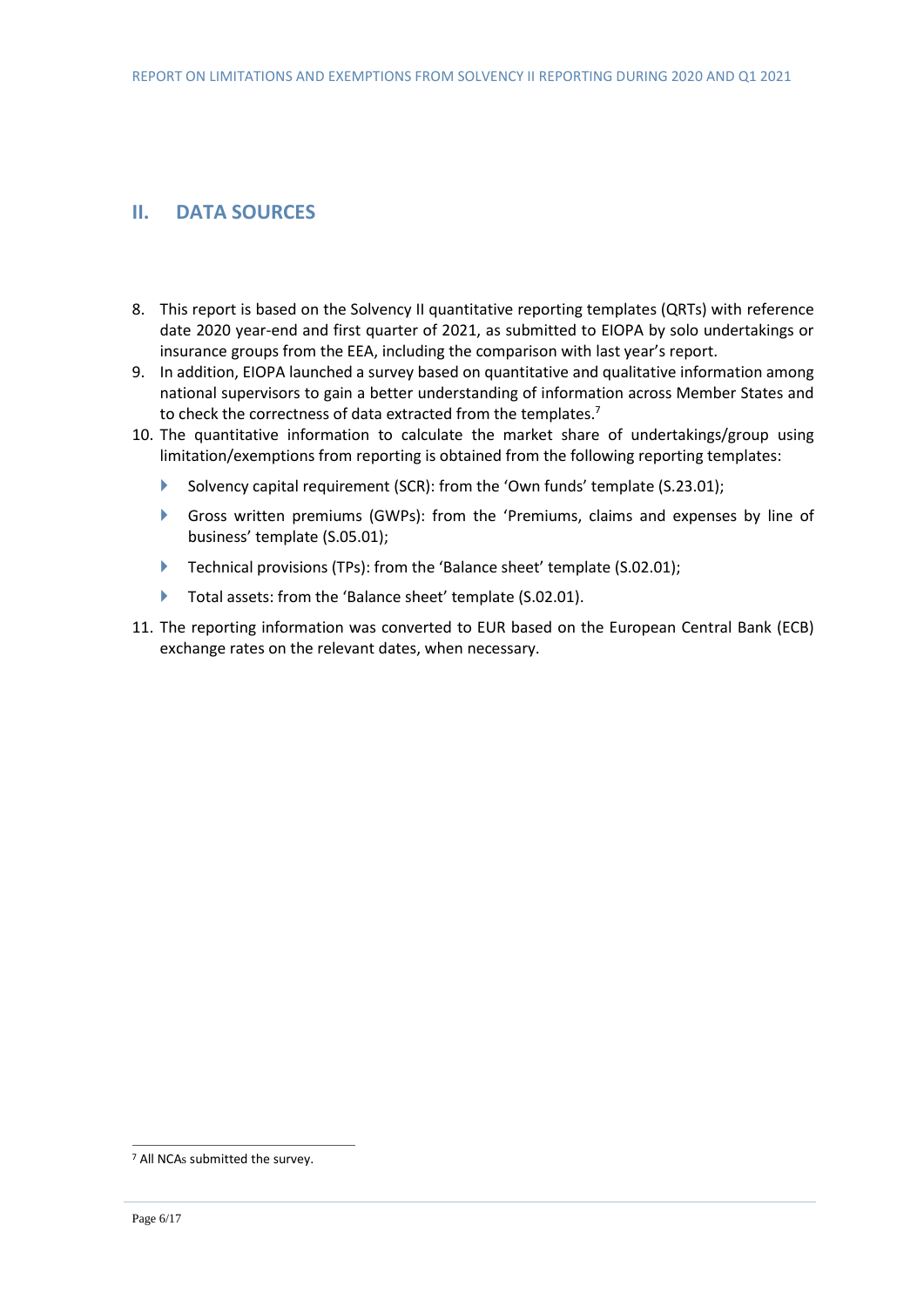# <span id="page-6-0"></span>**III. PROCESS FOR GRANTING LIMITATIONS AND/OR EXEMPTIONS FROM REPORTING TEMPLATES**

- 12. The answers provided by NCAs confirmed that also in 2020 and Q1 2021 limitations and/or exemptions continued to be quite limited. Hence, the findings of last year's report are still valid.
	- INTERNAL FORMAL POLICIES AND PROCESSESS
- <span id="page-6-1"></span>13. As mentioned in last year's report, undertakings tend to complete all quantitative templates and not ask their NCAs to receive limitations/exemptions for a variety of reasons, namely:
	- Smaller undertakings might be unaware of the possibility to receive limitation and exemption from reporting;
	- Undertakings have already implemented processes/procedures to report all templates. Furthermore, data is needed for management control anyway and consequently they don't consider the reporting requirement burdensome.
- 14. With regard to the attitude of NCAs to grant limitations from reporting, NCAs indicated that a proportionate supervision is only possible when full reporting (with no exemptions/limitations allowed) is available. Furthermore, markets are comparatively small and a coverage of 80 per cent of the market share would result in the exemption of only a few undertakings.
- 15. EIOPA takes note of these reasons and will follow up in the next annual report on any new developments, if any. The reasons as evidenced in this and previous reports were also used to feed EIOPA Opinion on Solvency II review.
	- AUTOMATIC VERSUS CASE-BY-CASE ASSESSMENT
- <span id="page-6-2"></span>16. In addition, the vast majority of NCAs confirmed they continued granting limitations and/or exemptions on a case-by-case basis, depending on the risk the undertaking faces.
- 17. This approach is not considered to be burdensome by the NCAs and explains that setting an automatic process to grand limitation/reporting is not considered a better approach.
- 18. In addition, granting limitations and/or exemption on a "case-by-case" basis allows NCAs to grant limitation/exemptions to the cases where it is really worth it.
	- **DOMESTIC AND CROSS-BORDER GROUPS**
- <span id="page-6-3"></span>19. Checking on the limitations or exemptions from solo undertakings belonging to cross-border groups, as in the previous years, most NCAs did not receive any requests for limitations or exemptions from solo undertakings belonging to cross-border groups.
- 20. This situation also explains that no communication with the group supervisor and the College of Supervisors was needed in this regard.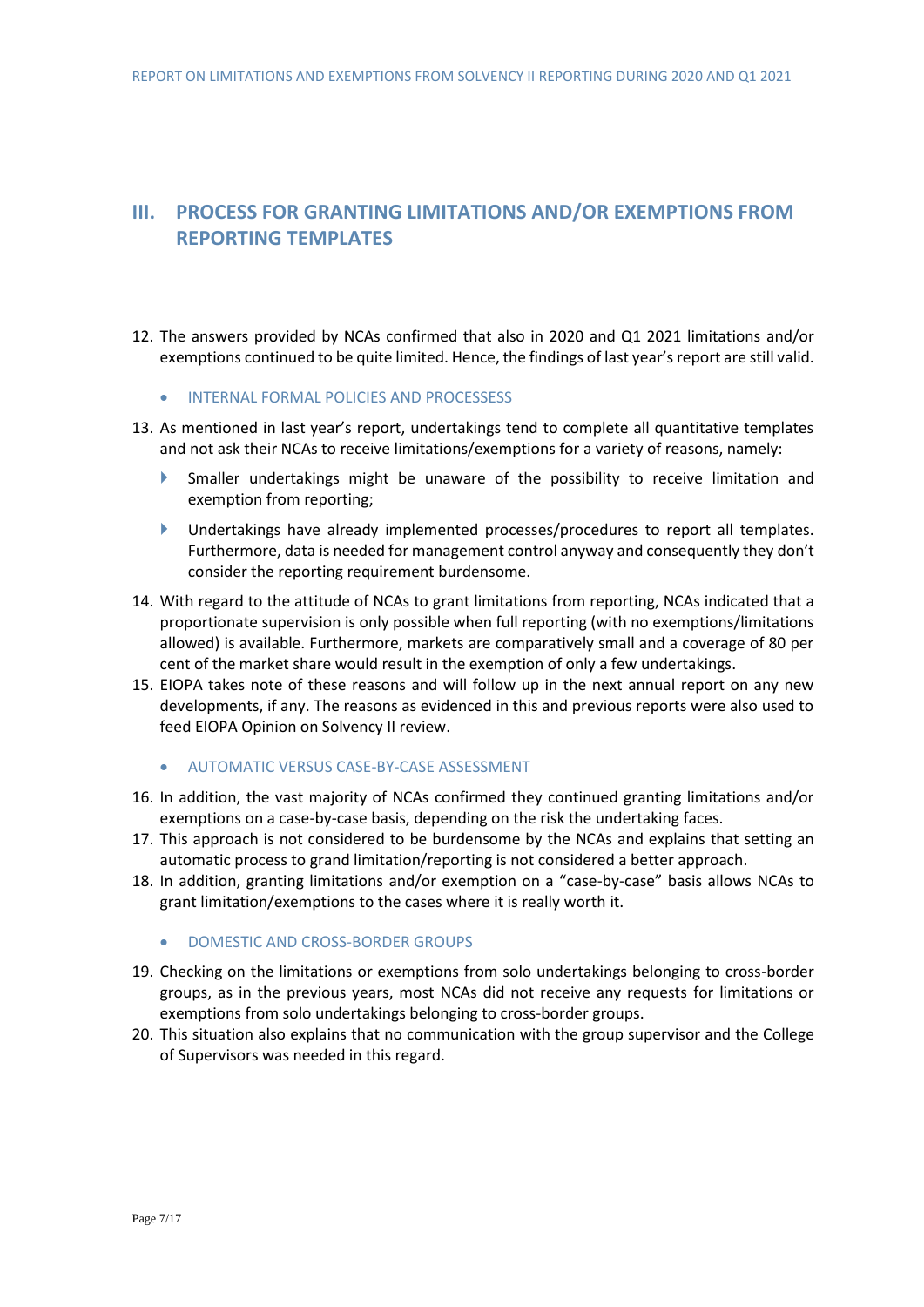## <span id="page-7-0"></span>**IV. STATISTICS ON LIMITATIONS AND EXEMPTIONS AT SOLO LEVEL<sup>8</sup>**

21. A total of 2447 solo undertakings and 326 groups were supervised under Solvency II as of year-end-2020.

#### <span id="page-7-1"></span>QUARTERLY LIMITATIONS FOR SOLO UNDERTAKINGS

- 22. For the first quarterly reporting in Q1 2021, 11 NCAs granted limitations to 669 solo undertakings. This number corresponds to 28% of the total number of undertakings in the EEA and to undertakings representing between 2% to 5% of the market, using some volume measures (see Table 1.1).
- 23. Even if 28% of the EEA undertakings is seen as an adequate number of undertakings receiving a proportionate treatment in quarterly reporting, the limitations granted by the national competent authorities from France, Luxembourg and Germany, who make the most use of this measure, account for almost 85% of the total numbers in Q1 2021, showing an unbalanced use of this power.
- 24. The total numbers are similar to the ones from the first quarter of 2020 where 12 NCAs granted limitations to 670 solo undertakings (Table 1.1).

<sup>8</sup> Undertakings that are solely exempted from reporting credit rating information, but need to fulfil all other reporting obligations, are not included in this quantitative chapter. They are treated separately in chapter VII of this report.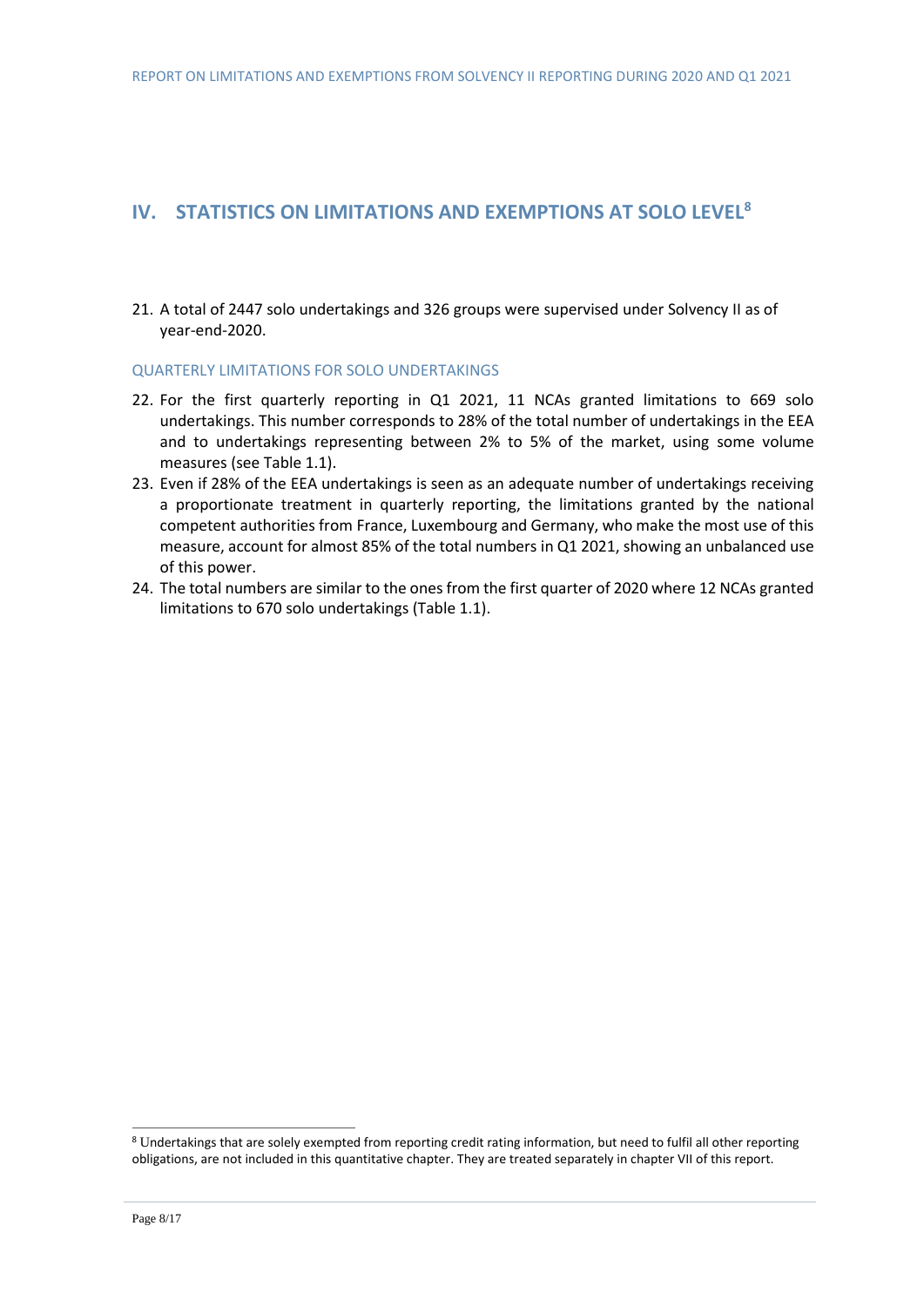|                      | <b>Number of under-takings</b> | Incidence in term of:            |                     |            |                     |         |
|----------------------|--------------------------------|----------------------------------|---------------------|------------|---------------------|---------|
|                      |                                | Total number of undertakings (%) | <b>Total assets</b> | <b>SCR</b> | <b>Non-life GWP</b> | Life TP |
|                      |                                |                                  | (%)                 | (%)        | (%)                 | (%)     |
| <b>Total for EEA</b> | 669 (670) ↓                    | 28%                              | 2.9%                | 4.6%       | 5.3%                | 2.4%    |
| <b>FR</b>            | 302 (306) ↓                    | 67%                              | 5.7%                | 10.2%      | 16.2%               | 4.4%    |
| LU                   | 189 (186) 个                    | 70%                              | 5.0%                | 24.1%      | 11.1%               | 0.2%    |
| DE                   | 75 $(77)$ $\downarrow$         | 23%                              | 3.3%                | 3.3%       | 3.5%                | 3.3%    |
| <b>NO</b>            | 35 (39) $\downarrow$           | 53%                              | 1.3%                | 6.1%       | 6.3%                | 0%      |
| MT                   | 26 (21) 个                      | 41%                              | 110.%               | 16.6%      | 8.8%                | 3.5%    |
| <b>NL</b>            | 18 (10) 个                      | 14%                              | 0.1%                | 0.7%       | 0.6%                | 0%      |
| Ц                    | $11(11) =$                     | 32%                              | 8.1%                | 20.3%      | 4.7%                | 4.7%    |
| SE                   | $8(14) \downarrow$             | 6%                               | 4.9%                | 3.1%       | 1.1%                | 6.4%    |
| PT                   | $3(4)) \downarrow$             | 8%                               | 8.6%                | 1.7%       | 0.2%                | 10.7%   |
| DK                   | $1(1) =$                       | 1%                               | 0%                  | 0%         | 0%                  | 0%      |
| IT                   | $1(1) =$                       | 1%                               | 0%                  | 0%         | 0.2%                | 0%      |
| BE                   | $0(1) \downarrow$              | 0%                               | 0%                  | 0%         | 0%                  | 0%      |

### **Table 1.1 — Summary of limitations to quarterly reporting in number for solo undertakings in Q1 2021 (compared to Q1 2020) 9**

<sup>9</sup> Reporting requirements as of 31 December 2020 are no longer applicable to the UK and hence have been excluded for comparison purposes for the previous quarter Q1 2020 and year-end 2019 throughout the report.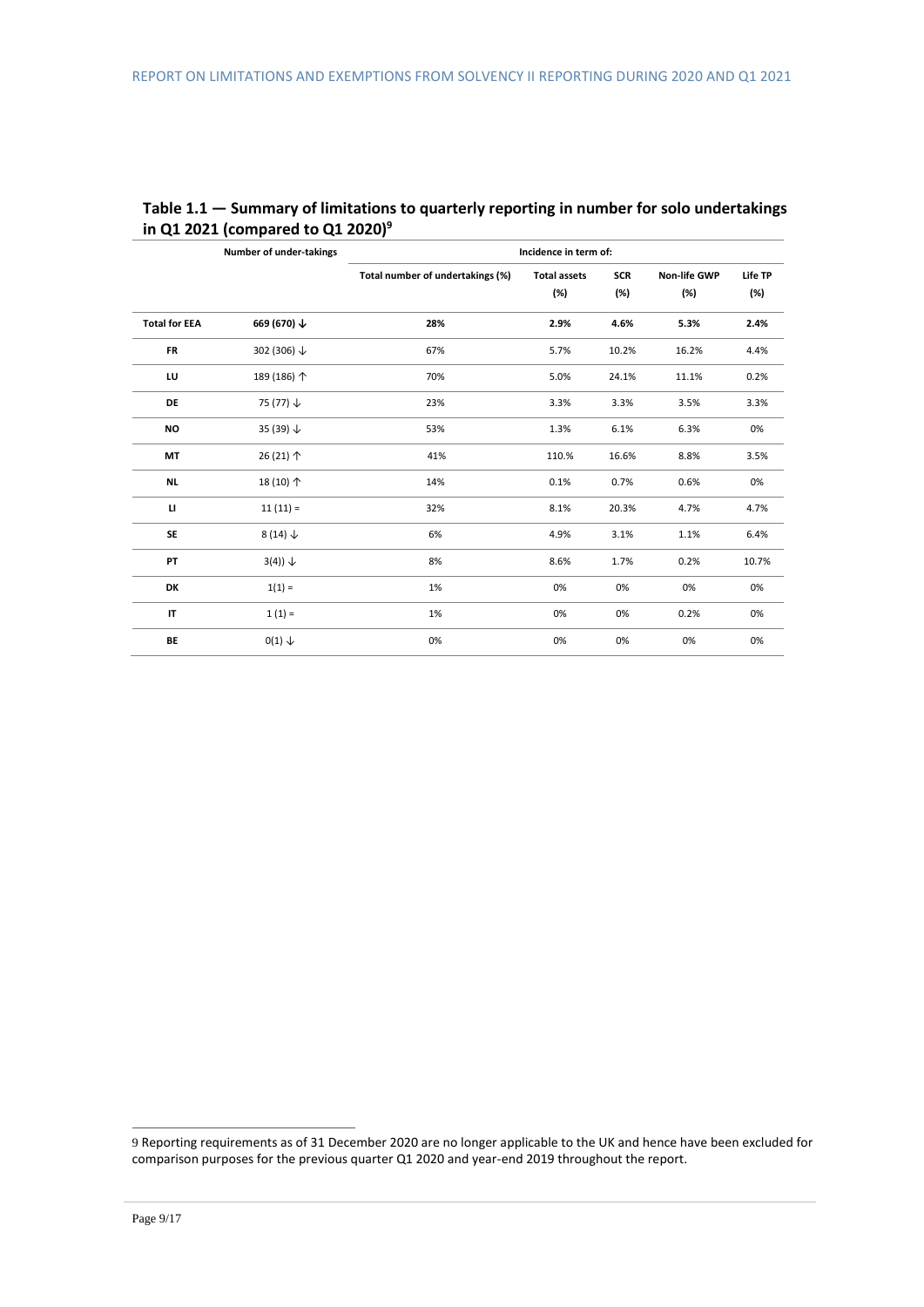25. Looking at percentages in terms of numbers of undertakings, Figure 1.1. shows the limitations to quarterly reporting for solo undertakings in Q1 2021.



**Figure 1.1 — Summary of limitations to quarterly reporting for solo undertakings in Q1 2021 (% in terms of numbers of undertakings)**

- 26. Looking at the type of templates limitated in quarterly reporting for solo undertakings in Q1 2021 (Table 1.2), it is evident that approaches across countries slightly differ. For example:
	- Luxembourg is exempting all quarterly templates to all undertakings benefiting from reporting limitations;
	- Malta exempts most undertakings from the reporting of the balance sheet, premiums, claims and expenses and list of assets templates but exempts less for the other quarterly templates;
	- Denmark, Lichtenstein and Norway never exempt the balance sheet, even for the undertakings exempted of reporting other templates;
	- Netherlands exempts the balance sheet and premiums, claims and expense template as well as the list of assets template; or
	- Germany exempts almost all templates except for the own funds template.
- 27. The templates exempted vary from undertaking to undertaking in almost all countries indicating a risk-based approach.
- 28. EIOPA would like to note that the numbers can vary as some undertakings do not request exemptions if the template does not need to be reported according to the definition of the template. For example, this is the case of an undertaking without any derivatives that do not formally ask for an exemption of this template. This leads in some countries to lower numbers of limitations for the derivative templates.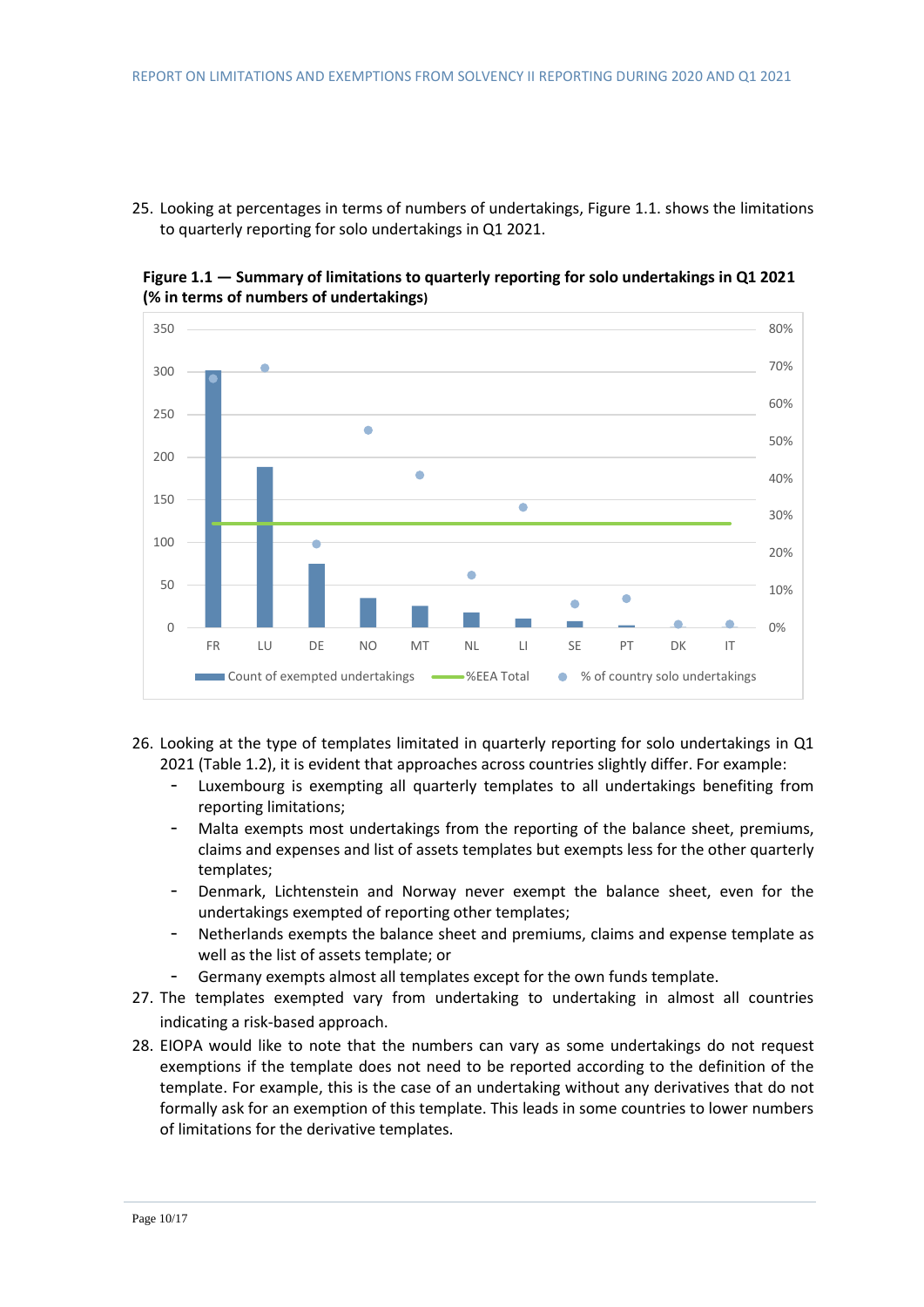|                      | Number of<br>under-takings | <b>Balance</b><br>Sheet | Premiums,<br>claims,<br>expenses | List of<br>assets | Collective<br>investment | Open<br>derivatives | <b>Derivatives</b><br><b>Transactions</b> | Life<br>and<br>Health<br><b>SLT TP</b> | Non-<br>Life TP | Own<br>funds   |
|----------------------|----------------------------|-------------------------|----------------------------------|-------------------|--------------------------|---------------------|-------------------------------------------|----------------------------------------|-----------------|----------------|
| <b>Total for EEA</b> | 669(670) ↓                 | 603                     | 626                              | 661               | 636                      | 599                 | 598                                       | 558                                    | 595             | 522            |
| DE                   | 75(77)) $\downarrow$       | 64                      | 74                               | 72                | 71                       | 72                  | 72                                        | 65                                     | 72              |                |
| DK                   | $1(1) =$                   |                         | $\mathbf{1}$                     | $\mathbf{1}$      | 1                        | 1                   | $\mathbf{1}$                              | $\mathbf{1}$                           | $\mathbf{1}$    |                |
| <b>FR</b>            | 302(306) $\downarrow$      | 293                     | 293                              | 294               | 291                      | 264                 | 263                                       | 273                                    | 284             | 289            |
| IT                   | $1(1) =$                   | $\mathbf{1}$            | $\mathbf{1}$                     | $\mathbf{1}$      | 1                        |                     |                                           |                                        | $\mathbf{1}$    | $\mathbf{1}$   |
| $\mathbf{u}$         | $11(11) =$                 |                         | 9                                | 11                | 4                        | 3                   | 3                                         | 4                                      | 8               |                |
| LU                   | 189(186) 个                 | 189                     | 189                              | 189               | 189                      | 189                 | 189                                       | 189                                    | 189             | 189            |
| MT                   | $26(21)$ $\uparrow$        | 25                      | 26                               | 25                | 13                       | 12                  | 12                                        | $\overline{7}$                         | 16              | 19             |
| NL                   | 18(10) 个                   | 18                      | 18                               | 18                | 16                       | 10                  | 10                                        | 11                                     | 16              | 17             |
| <b>NO</b>            | 35(39) $\downarrow$        |                         |                                  | 35                | 35                       | 31                  | 31                                        |                                        |                 |                |
| PT                   | $3(4) \downarrow$          | $\overline{2}$          | $\overline{2}$                   | $\overline{2}$    | 3                        | $\overline{2}$      | $\overline{2}$                            | $\overline{2}$                         | $\overline{2}$  | $\overline{2}$ |
| SE                   | $8(14) \downarrow$         | 6                       | 6                                | 6                 | 6                        | 8                   | 8                                         | 6                                      | 6               | 6              |

### **Table 1.2 — Overview of limitations in number for solo undertakings in quarterly reporting in Q1 2021**

#### <span id="page-10-0"></span>ANNUAL LIMITATIONS AND EXEMPTIONS FOR SOLO UNDERTAKINGS

29. Three NCAs (three in 2019) granted limitations and exemptions from annual reporting item-byitem templates to 113 solo undertakings for 2020 (112 in 2019) (Table 1.3). This corresponds to around 5% of the total number of undertakings, representing different market shares depending on the weight by the sum of total assets, SCR, non-life GWP or life TP over the total for EEA as volume measure.

#### **Table 1.3 — Summary of annual limitations and exemptions in number for solo undertakings in 2020 (compared to 2019)**

|                      | Number of            | Incidence in term of:                                       |                            |                |                            |         |
|----------------------|----------------------|-------------------------------------------------------------|----------------------------|----------------|----------------------------|---------|
|                      | undertakings         | <b>Proportion of total</b><br>number of<br>undertakings (%) | <b>Total assets</b><br>(%) | <b>SCR (%)</b> | <b>Non-life GWP</b><br>(%) | Life TP |
| <b>Total for EEA</b> | 113 (112) 个          | 5%                                                          | 1%                         | 1%             | 1%                         | 1%      |
| DE                   | 66 (64) 个            | 24%                                                         | 3%                         | 4%             | 4%                         | 3%      |
| п                    | $11(9)$ $\uparrow$   | 32%                                                         | 21%                        | 5%             | 12%                        | 32%     |
| <b>NO</b>            | 36 (39) $\downarrow$ | 55%                                                         | 1%                         | 6%             | 6%                         | 0%      |

- 30. As referred before, for some undertakings some templates are not applicable (e.g. derivatives) and hence no limitations and exemptions may be granted in these cases.
- 31. Table 1.4 shows how many undertakings are exempted to report these specific templates from annual reporting.
- 32. The templates exempted vary from undertaking to undertaking indicating once more a riskbased approach being taken.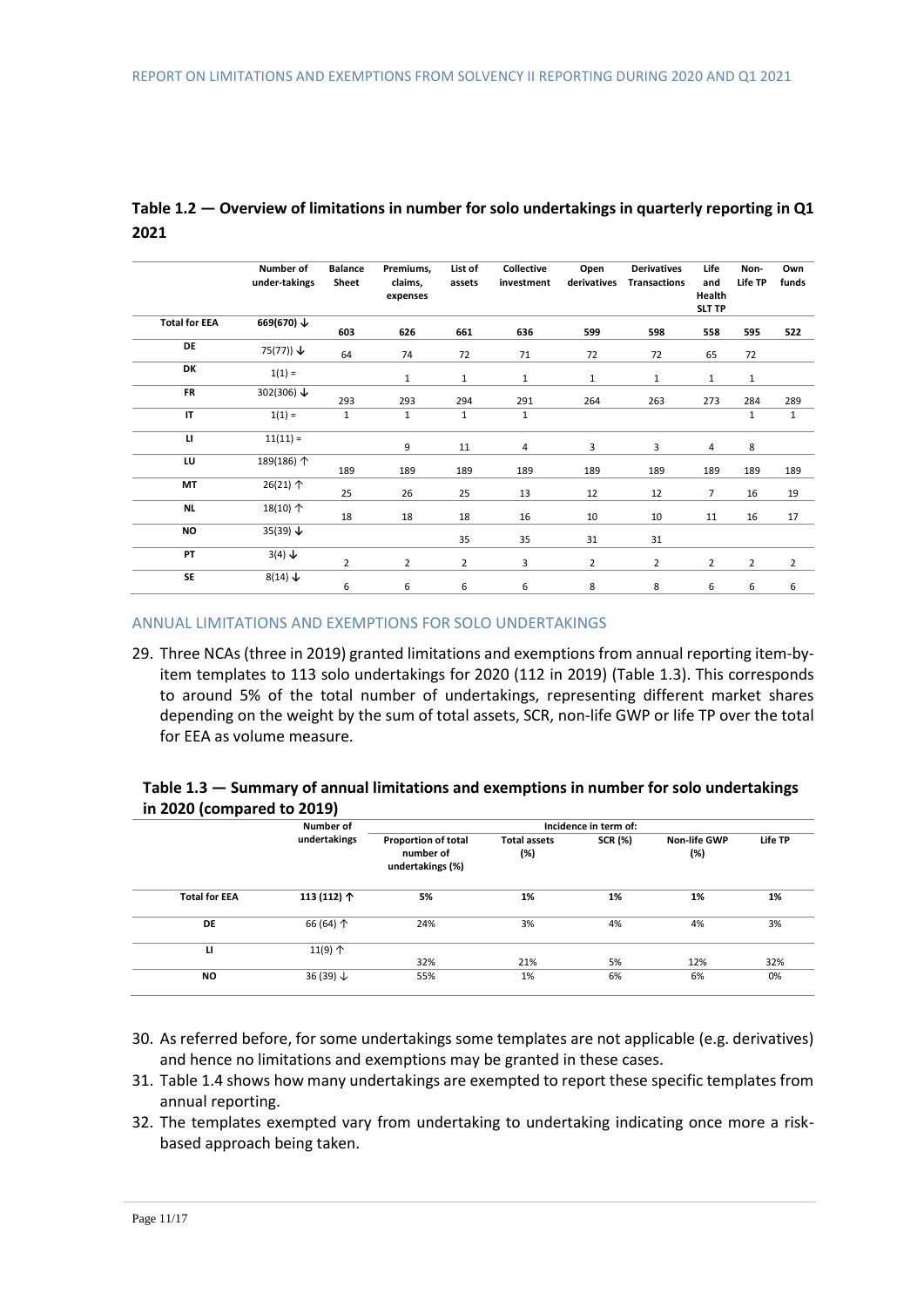|                      | ້                         |                   |                                 |                                       |                            |                                               |                                          |                              |
|----------------------|---------------------------|-------------------|---------------------------------|---------------------------------------|----------------------------|-----------------------------------------------|------------------------------------------|------------------------------|
|                      | Number of<br>undertakings | List of<br>assets | <b>Collective</b><br>investment | <b>Structu</b><br>red<br>product<br>s | Open<br><b>Derivatives</b> | <b>Derivatives</b><br><b>Transaction</b><br>s | <b>Securities</b><br>lending<br>and repo | Assets held as<br>collateral |
| <b>Total for EEA</b> | 113 (112)) 个              | 46                | 38                              | 70                                    | 102                        | 102                                           | 4                                        | 101                          |
| DE                   | 66 (64) $\uparrow$        |                   |                                 | 66                                    | 66                         | 66                                            | 2                                        | 66                           |
| ш                    | 11(9) $\uparrow$          | 11                | 2                               | 2                                     | $\overline{2}$             | 2                                             | $\overline{2}$                           | 1                            |
| <b>NO</b>            | 36 (39) $\downarrow$      | 35                | 34                              | $\overline{2}$                        | 34                         | 34                                            | 2                                        | 34                           |

### **Table 1.4 — Overview of countries with limitations and exemptions from annual reporting for solo undertakings in 2020**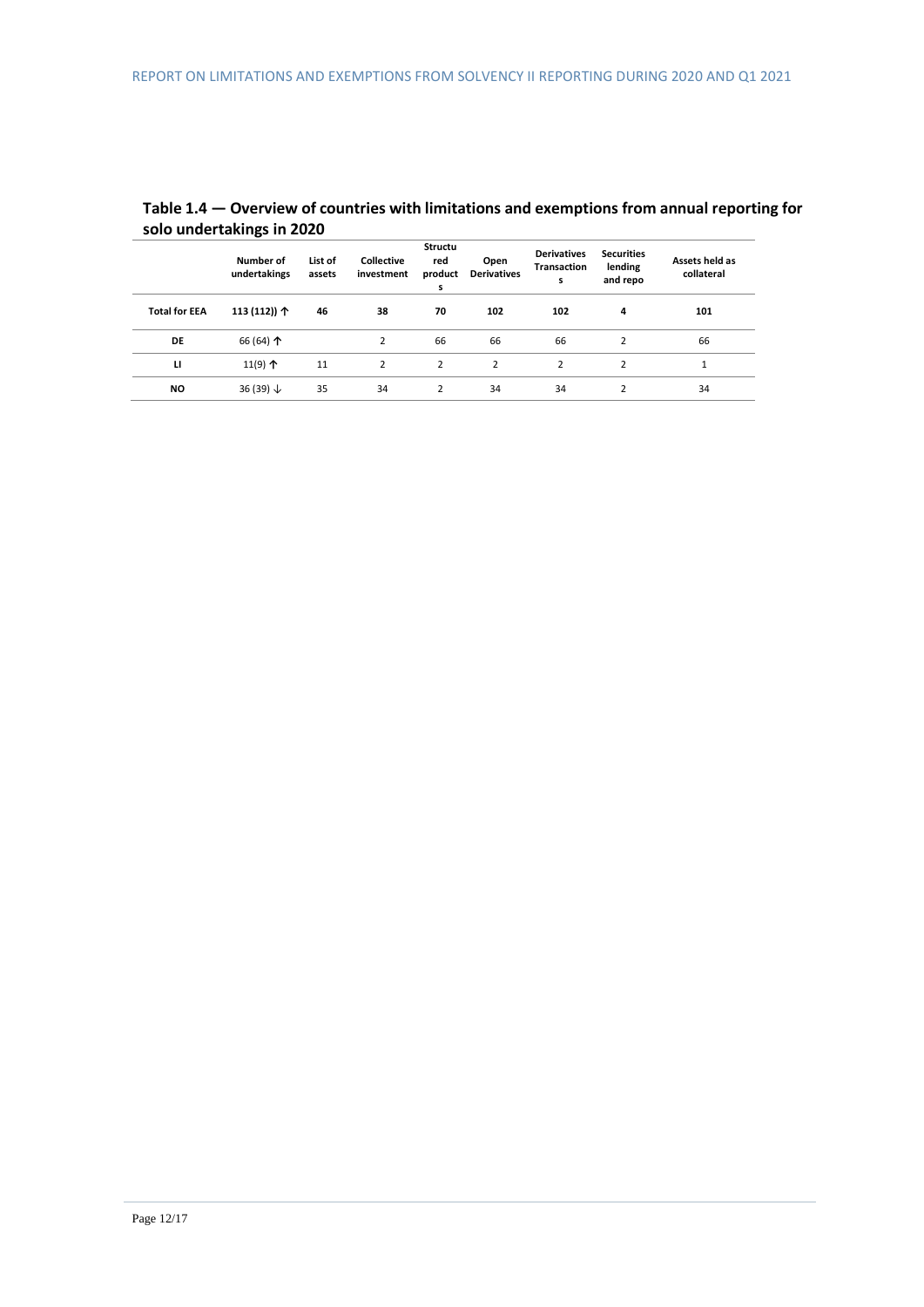# <span id="page-12-0"></span>**V. STATISTICS ON LIMITATIONS AND EXEMPTIONS AT GROUP LEVEL<sup>10</sup>**

#### <span id="page-12-1"></span>QUARTERLY LIMITATIONS AND EXEMPTIONS FOR GROUPS

33. Three NCAs (three in Q1 2020) granted limitations to quarterly reporting to 27 groups in Q1 2021 (26 in Q1 2020) (Table 1.5).

#### **Table 1.5 — Summary of quarterly limitations and exemptions in number for groups in Q1 2021**

|                      | <b>Number of groups</b> | Proportion to total number of groups under their group<br>supervision in % |
|----------------------|-------------------------|----------------------------------------------------------------------------|
| <b>Total for EEA</b> | 27(26)个                 | 10                                                                         |
| DE                   | $7(7) =$                | 14                                                                         |
| <b>FR</b>            | $20(18)$ $\uparrow$     | 45                                                                         |
| LU                   | $0(1) \downarrow$       |                                                                            |

#### <span id="page-12-2"></span>ANNUAL LIMITATIONS AND EXEMPTIONS FOR GROUPS

34. Two NCAs (one in 2019) granted limitations and exemptions to annual reporting to seven groups in 2020 (six groups in 2019) (Table 1.6). Although the number is similar for both years, in reality it can be observed that one NCA started exempting groups from annual reporting in 2020 while another NCA reduced the number from 6 to 1.

|  | Table 1.6 – Summary of annual limitations and exemptions for groups in 2020 |  |  |
|--|-----------------------------------------------------------------------------|--|--|
|--|-----------------------------------------------------------------------------|--|--|

|                      | Number of groups      | Proportion to total number of groups under their group<br>supervision in % |
|----------------------|-----------------------|----------------------------------------------------------------------------|
| <b>Total for EEA</b> | 7(6)个                 |                                                                            |
| DE                   | $6(0)$ $\uparrow$     | 13                                                                         |
| <b>FR</b>            | $1(6)$ ) $\downarrow$ |                                                                            |

<sup>&</sup>lt;sup>10</sup> Reporting requirements as of 31 December 2020 are no longer applicable to the UK and hence have been excluded for comparison purposes for the previous quarter Q1 2020 and year-end 2019 throughout the report.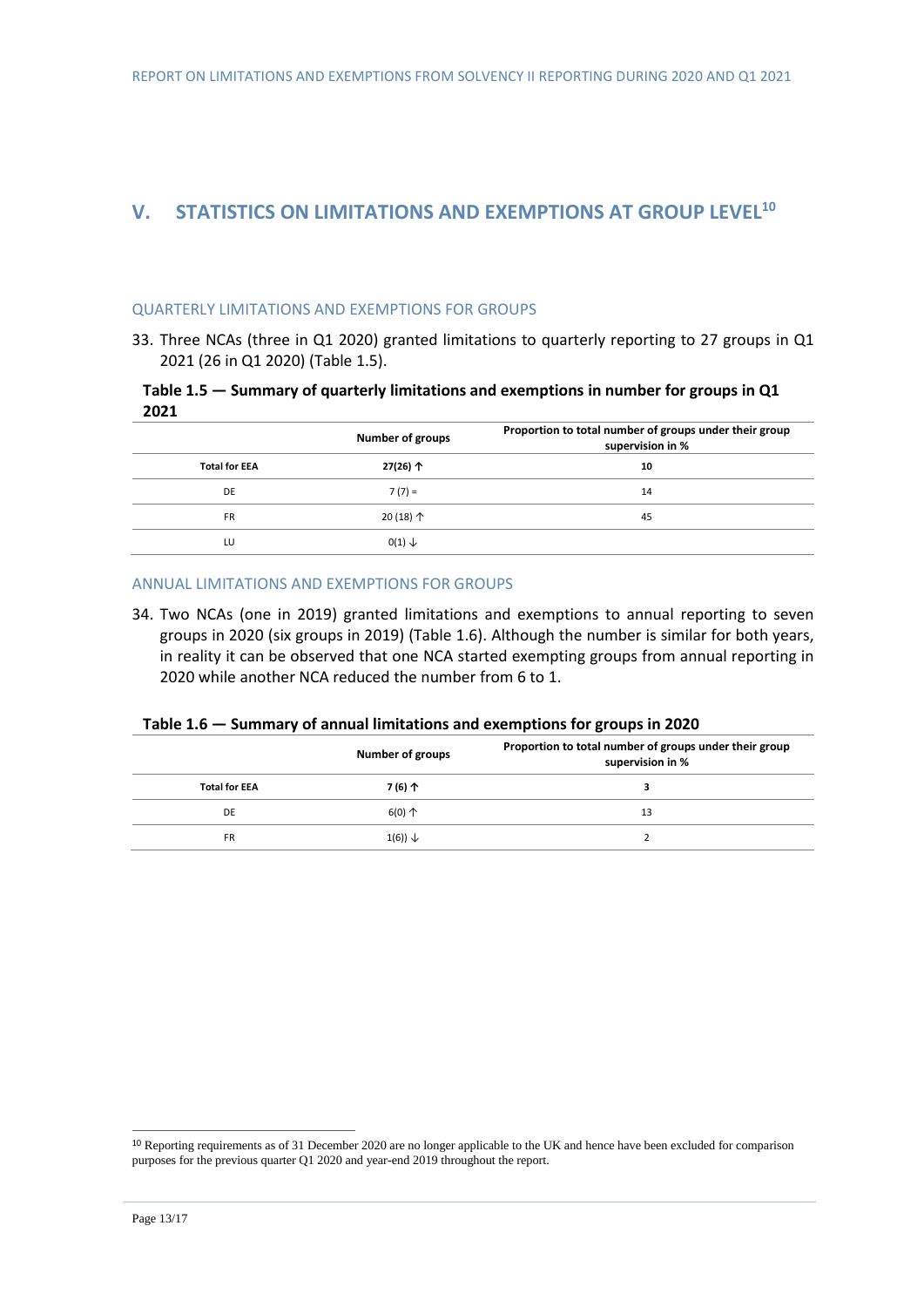# <span id="page-13-0"></span>**VI. PROPORTIONALITY PRINCIPLE IN REPORTING**

- 35. The scope of reporting also depends in part on the type of business the undertaking conducts.
- 36. To evidence how proportionality is implemented in quarterly reporting, EIOPA updated one example included in last years' report. The example still evidences the previous conclusions, i.e. that proportionality requirements deliver the intended results.
- 37. At solo level, quantitative reporting in principle includes 68 annual reporting templates and 12 quarterly templates. Information in terms of the average number of templates to be submitted by small, medium-sized or large insurance undertakings is shown in Table 1.8. In particular, the table shows that more quarterly templates are reported from large undertakings than from smaller ones, namely:
	- In Q1 2021, large undertakings had to fill in on average almost ten templates (nine in Q1 2020), nearly twice as many as small undertakings;
	- On an annual basis, the 10 largest undertakings by total assets, had to fill in on average almost 37 templates, while the 10 smallest undertakings had to complete almost 28 templates.
- 38. However, it should be noted that the number of reported templates do not take into account the complexity of the business. For smaller undertakings, for example, with very limited lines of business or only domestic business, the level of complexity of some templates is much lower than for undertakings with broader business structures. $^{11}$

#### **Table 1.8 — Average number of templates provided by undertakings**

|                                          | Q1 2021 (Q1 2020) | Annual 2020 (2019)     |
|------------------------------------------|-------------------|------------------------|
| Large (10% largest by total assets)      | $9.5(9.2)$ 个      | 36.9((36.3) $\uparrow$ |
| Rest (80%, medium-sized by total assets) | $7.0(6.8)$ 个      | 33.7(33.3) $\uparrow$  |
| Small (10% smallest by total assets)     | 5.4(5) $\uparrow$ | $27.6(26.8)$ 个         |

<sup>&</sup>lt;sup>11</sup> For instance, template S.19.01 (Non-life insurance claims) is counted as one template and no consideration is given to the potential multiple reporting by lines of business or currencies (when material); if this was to be considered it would increase the gap in the number of templates even further.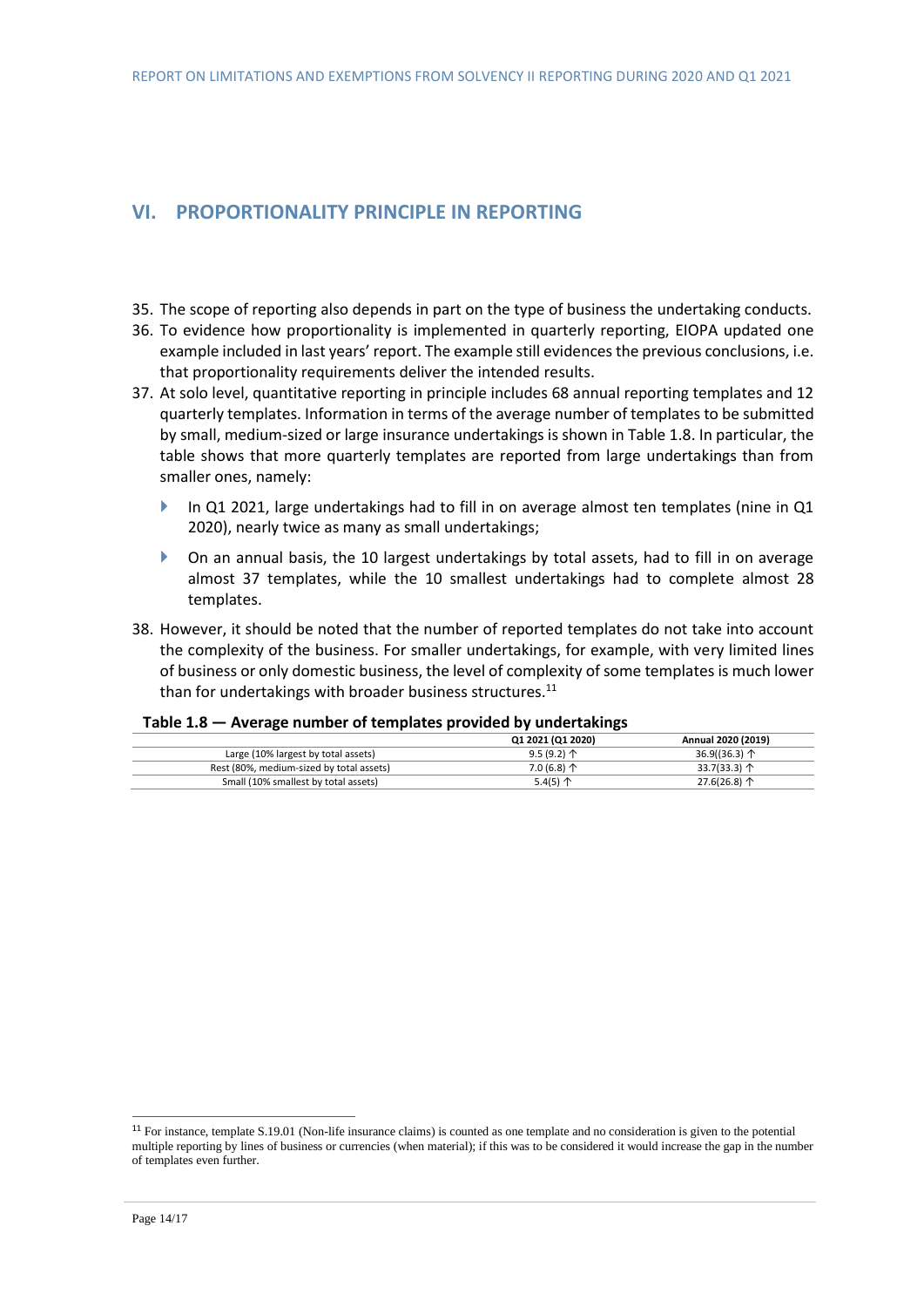# <span id="page-14-0"></span>**VII. PROCESS FOR GRANTING LIMITATIONS FROM CREDIT RATING INFORMATION**

- 39. This section focuses on limitations from reporting the credit rating information in the assets templates S.06.02. (list of assets) and S.08.01 (open derivatives).
- 40. The information regarding the external rating and nominated External Credit Assessment Institutions may be limited (not reported) in the following circumstances:
	- **through a decision of the national competent authority under Article 35 (6) and (7) of the** Directive 2009/138/EC; or
	- $\blacktriangleright$  through a decision of the national competent authority in the cases where the insurance and reinsurance undertakings have in place outsourcing arrangements in the area of investments that lead to this specific information not being available directly to the undertaking. According to Article 44 (4a) of the Solvency II Directive, in order to avoid overreliance on external credit assessment institutions, insurance and reinsurance undertakings shall assess the appropriateness of those external credit assessments (when used in the calculation of technical provisions and the Solvency Capital Requirement) as part of their risk management by using additional assessments, wherever practicably possible.
- 41. The implementing technical standards of Commission 2015/2015<sup>12</sup> states that insurance undertakings should have procedures for assessing external credit assessments in place.
- 42. Based on Q1 2021 data, the findings of last year's study can be confirmed with the granting of limitations and exemptions for the reporting of credit rating information being relatively limited (Table 1.9).

<sup>12</sup> There are outstanding changes not yet made to Commission Implementing Regulation (EU) 2015/2015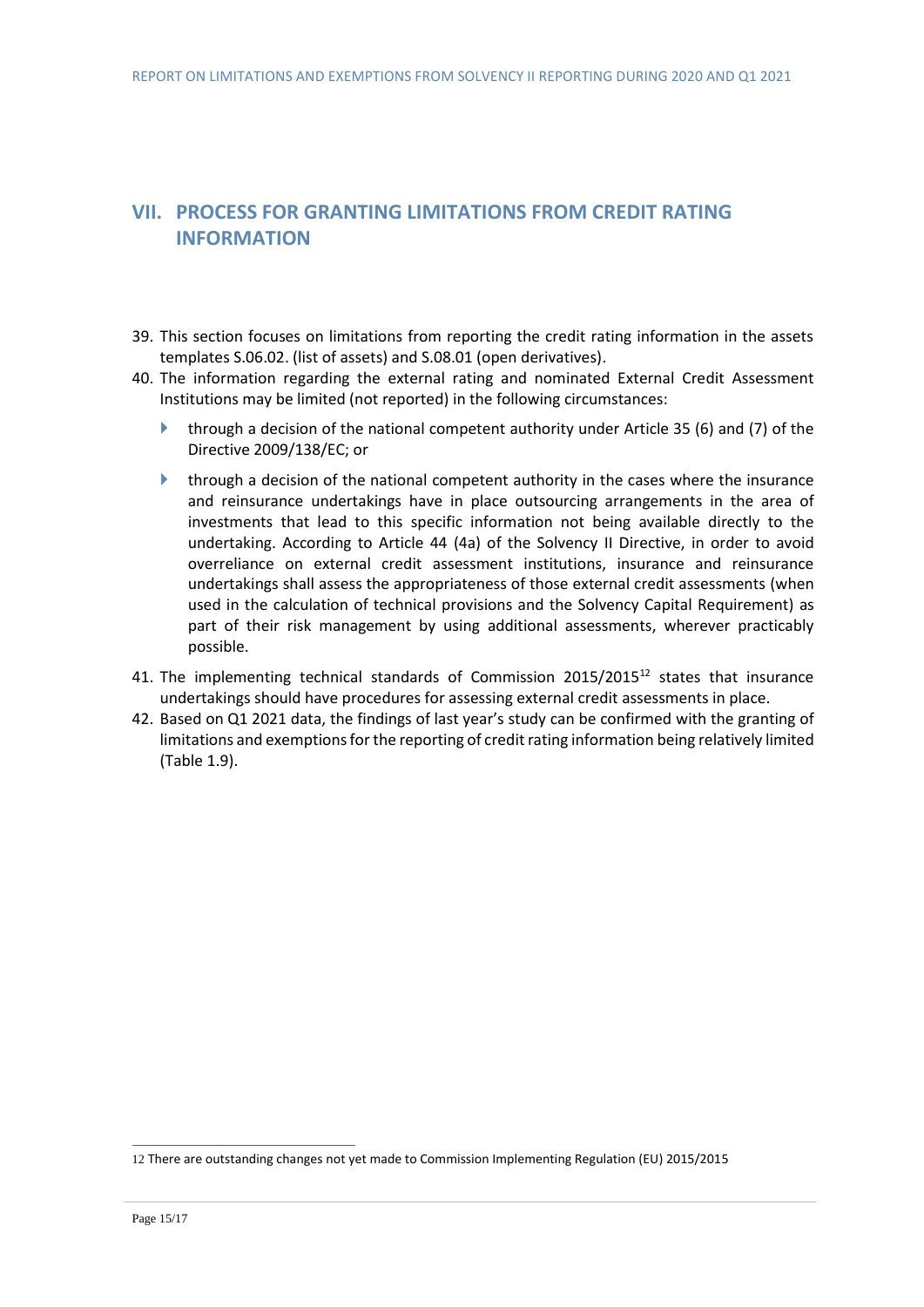### **Table 1.9 — Overview of limitations for assets and derivatives based on Q1 2021 regarding credit rating information**

|                                           | ℅                      |  |  |  |
|-------------------------------------------|------------------------|--|--|--|
| <b>Type of exemptions</b>                 | (in terms of numbers)  |  |  |  |
| <b>Exemption for assets</b>               | $1\%$ (1%) =           |  |  |  |
| Of which: based on Article 35(6) and (7)  | 0.1%                   |  |  |  |
| Of which: based on outsourcing            | 0.9%                   |  |  |  |
| <b>Exemption for derivatives</b>          | 5.4% (7%) $\downarrow$ |  |  |  |
| Of which: based on Article 35(6) and (7)) | 5.2%                   |  |  |  |
| Of which: based on outsourcing            | $0.2%$ )               |  |  |  |
| Exemption for assets and derivatives      | 8.2% (8%) 个            |  |  |  |
| Of which: based on Article 35(6) and (7)  | 6.3%                   |  |  |  |
| Of which: based on outsourcing            | 1.9%                   |  |  |  |
| Not exempted                              | 85.3% (82%) 个          |  |  |  |

43. Only 8.2% of the total number of undertakings were exempted of the reporting of the credit rating information both in assets and derivatives templates in Q1 2021 (8% in Q1 2020), 6.3% based on Article 35 (6) and (7) of the Solvency II Directive and 1.9% based on outsourcing reasons.

- 44. The percentage of undertakings exempted only in the derivatives template is 5.4% in Q1 2021 (7% in Q1 2020) and only 1% were exempted of such reporting in the list of assets.
- 45. The majority of NCAs do not grant limitations to reporting credit rating information as they consider credit rating information as an important information, with easy access and available data.
- 46. In addition, in some jurisdictions insurance undertakings are part of a group and hence applications for solo undertakings are simply not received.
- 47. Furthermore, the fact that investments are usually held until maturity and that many undertakings may rely on the centralised services of the group to which they belong, may result in less burden to report this information, as there is no need for a frequent change to the processes (although the credit rating may change over time and should be regularly monitored).